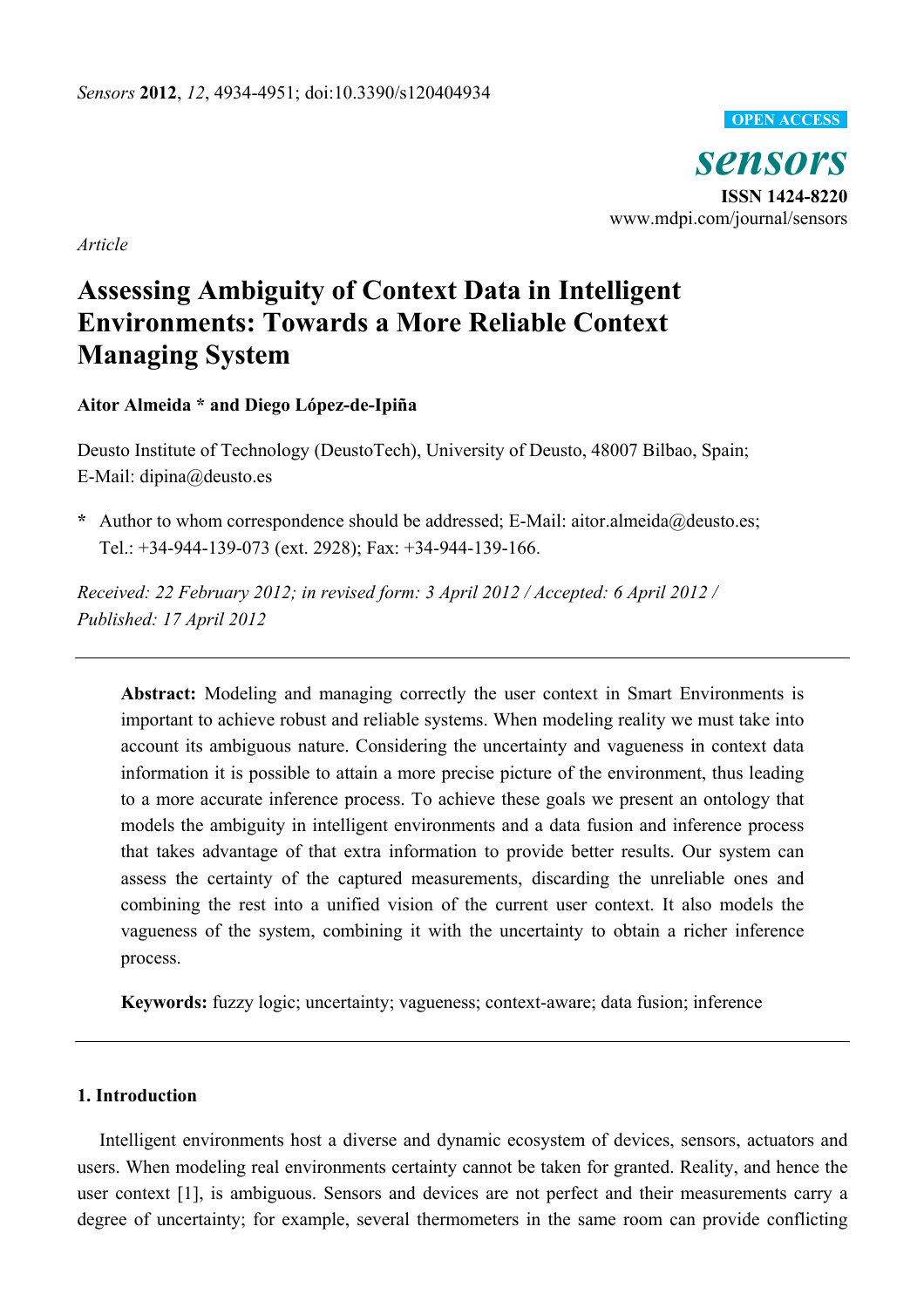temperature values and there always exists the human factor. Not every user can provide the exact temperature they want for their bath—most of them will only say that they want it "warm". For this reason, when developing smart spaces and ambient intelligence applications, it is important to address ambiguity in order to model the context more realistically. To provide our systems with this feature, we have centered our work on two aspects of ambiguity: uncertainty and vagueness. We use uncertainty to model the truthfulness of the different context data by assigning to them a certainty factor (CF). This way we can know the reliability of each piece of information and act accordingly. This knowledge also allows us to create a more robust data fusion process to resolve the problem of the existence of multiple providers for the same piece of information at the same location. On the other hand, vagueness helps us to model those situations where the boundaries between categories are not clearly defined. This usually occurs when users are involved. Different users will have different perceptions about what constitutes a cold room or a noisy environment. We have addressed this problem using fuzzy sets to model the vagueness.

By taking into account the ambiguity in the context information our aim is to improve the reliability of context management systems. As Black argues, vagueness should not be equated with subjectivity [2]. From our point of view (as we will discuss in Section 5) modeling uncertainty and vagueness improves the precision of the system. With this information the system is able to better assess the actual state of the context, being able to react to a broader range of situations. In this paper we will describe the three main components of the ambiguity conscious framework we have developed. First we will describe the ontology created to model the uncertainty and vagueness in context. Then we will discuss the data fusion process that takes place to infer the real status of the locations using multiple measures. Finally we will describe the implemented inference mechanism that processes ambiguity as a whole, combining vagueness and uncertainty. The outline of the paper will be the following: in Section 2 we will analyze the related work, in Section 3 we will describe the created ontology, in Section 4 we will explain how the framework works and the inference that takes place within it, in Section 5 we will describe three user cases to illustrate the necessity of taking into account the ambiguity of the context data. Finally, in Section 6 we will discuss our conclusions and the next steps we intend to take.

## **2. Related Work**

As discussed in [3], modeling the context with ontologies offers the following advantages:

- Ontologies are the most expressive approach to model context.
- Composition and management of the model can be done in a distributed manner.
- It is possible to partially validate the contextual knowledge.
- One of the main strengths of ontologies is the simplicity to enact the normalization and formality of the model.

Multiple ontology based context models have been developed. SOUPA [4] is a set of ontologies oriented to ubiquitous and pervasive applications used by the COBRA project [5]. It is composed by two sub-sets: SOUPA Core and SOUPA Extensions. The SOUPA Core defines the elements that are present in any ubiquitous application, while SOUPA Extensions support more specific applications.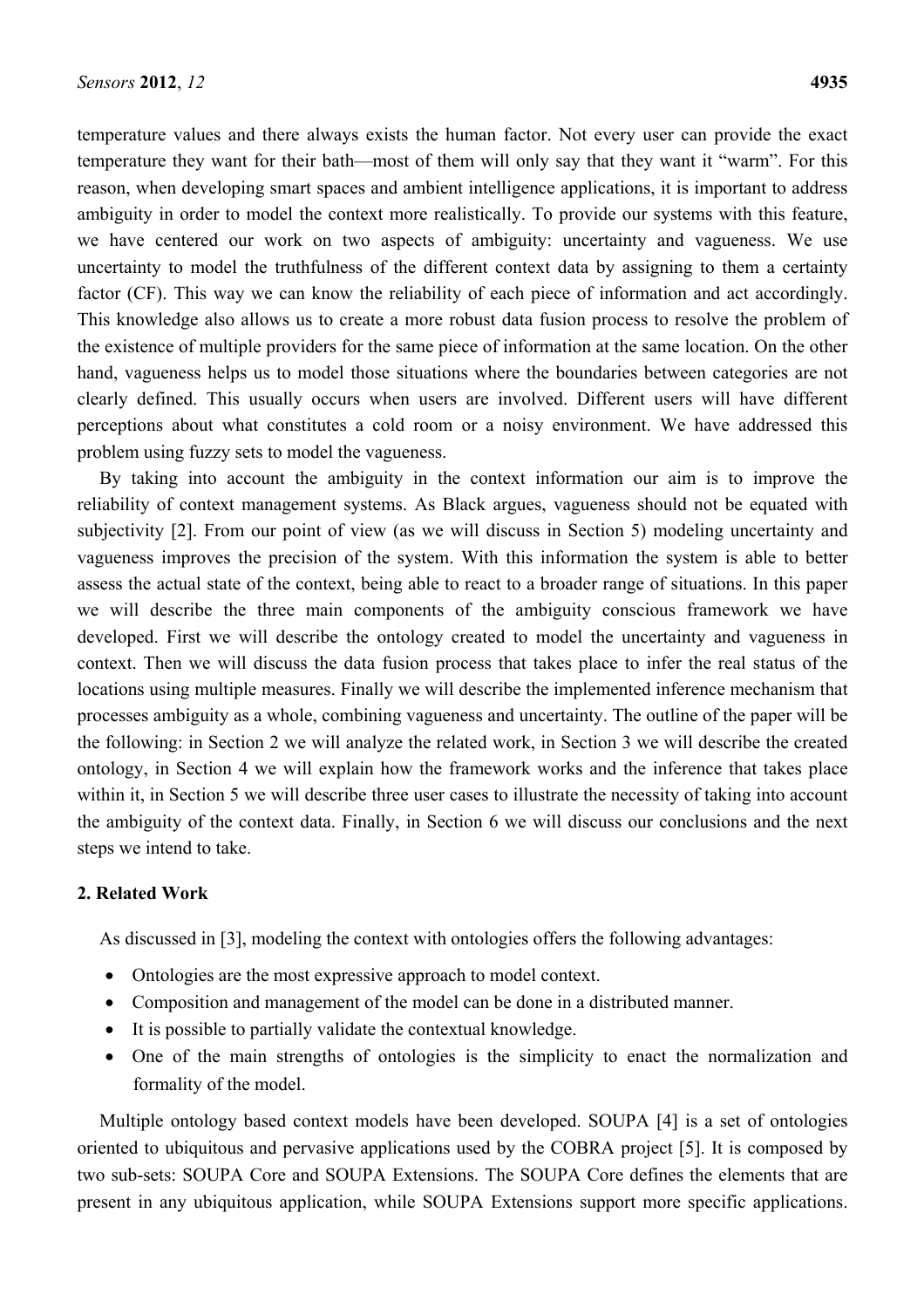CONON [6] is used by the SOCAM [7] project to model the context of pervasive computing applications. It is also divided into two sets, one with the general information shared between all the applications and the other one domain specific. CODONT [8] is used by the CODAMOS project and its main aim is to create an adaptable and flexible infrastructure for AmI applications. In [9] Hervás *et al*. present a formalized context model for offering visualization services to the users depending of their situation, needs and preferences. The proposed model is based on four ontologies: users, devices, environment and services, describing concepts of intelligent environments and their relationships

Several authors have worked on combining indetermination or vagueness with ontologies. An extensive survey can be found in [10]. In the case of indetermination, in [11] its authors present a probabilistic generalization of OWL called PR-OWL, based in Multi Entity Bayesian Networks (MEBNs) which allows the combination of first order logic with Bayesian logic. This ontology represents the knowledge as parameterized fragments of Bayesian networks. In [12] the authors propose another probabilistic generalization of OWL called BayesOWL which also uses Bayesian networks. The authors suggest a mechanism which can translate an OWL ontology to a Bayesian network, adding probabilistic restrictions when building the network. The created Bayesian network maintains the semantic information of the origin ontology and allows ontological reasoning modeled as Bayesian inference. The authors in [13] describe another integration of OWL with Bayesian networks, a system named OntoBayes. It uses an OWL extension annotated with probabilities and dependencies to represent the uncertainty of Bayesian networks. These probabilistic extensions are not confined to OWL only; in [14] an extension for OWL Lite is discussed and in [15] and [16] extensions for RDF are presented. Several authors have also addressed the combination of the vagueness (represented as the usage of fuzzy sets) with ontologies. In [17] authors analyze how SHOIN could be extended adding the possibility of using fuzzy sets (f-SHOIN). They also propose a fuzzy extension for OWL. In [18] authors describe a fuzzy extension for SROIQ(D) and present an Fuzzy OWL2 Ontology. In [19] a fuzzy ontology for the management of medical documents is discussed. This ontology can store different membership values. Additionally the author has created a mechanism based in the occurrence of keywords in the title, abstract or body of the document to calculate the membership value of the different categories. In [20] its authors describe a fuzzy ontology used to automatically create summaries of news articles. These authors have also created a mechanism for the automatic creation of the fuzzy ontology based on the analysis of the news. Finally, in [21] the authors propose a mechanism to create automatically fuzzy ontologies. The created ontologies include the membership values of the different terms.

Our system combines both approaches, enriching the context model with both uncertainty and vagueness. It also takes into account the interaction between them (as explained in Section 4), assessing how the vagueness modifies the resulting certainty factor. By assessing both aspects of ambiguity the resulting system is able to model a broader range of situations and interactions in smart environments.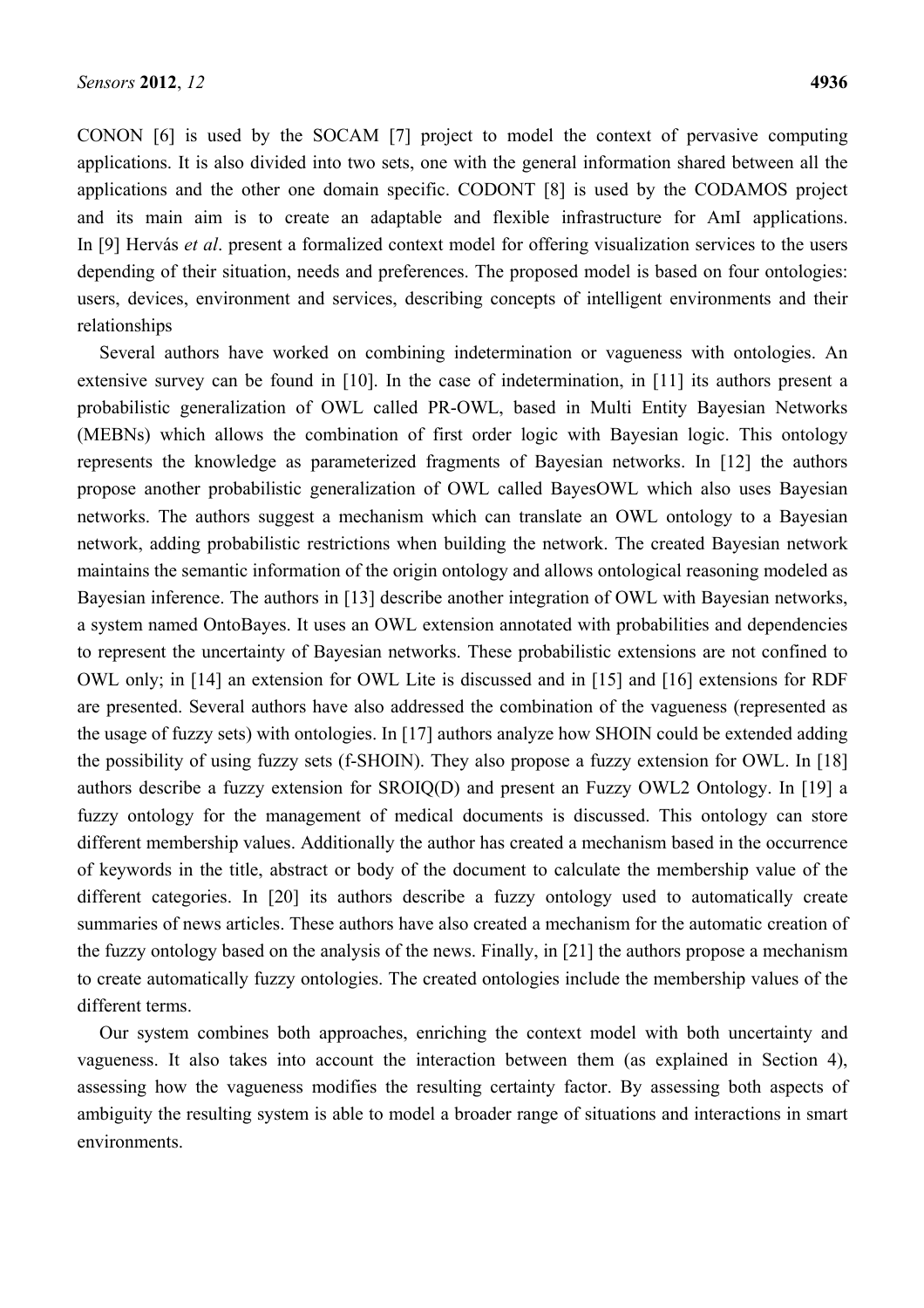# **3. AMBI<sup>2</sup> ONT: An Ontology for the Ambiguous Context**

One of the problems we encountered in modeling context data in previous projects was the use of the uncertainty and vagueness of the gathered information. In the Smartlab project [22] none of this information was used, which led to a loss of important data like the certainty of the measures taken by the sensors. In the Imhotep framework (http://www.morelab.deusto.es/imhotep/) [23] we started using fuzzy terms to describe a small part of the context (the capabilities of mobile devices and users) in a human-friendly manner. Our objective with the work presented in this paper was to develop a framework capable of managing the ambiguity and incertitude that often characterizes the reality. To do this we have created an ontology that models these concepts.





As shown in Figure 1 the main elements of the ontology are:

- *Location*: The subclasses of this class represent the location concepts of the context. In our system we have three types of locations: points, rooms and buildings.
- *LocableThing*: The subclasses of this class represent the elements of the system that have a physical location. It contains three subclasses: the Person subclass represents the users, the Device subclass models the different devices of the environment and the ContextData subclass models the measurements taken by the sensors. As we will explain in the next section, there are two types of measurements, those taken by the devices and the global measures for each room calculated by our data fusion mechanism. Figure 1 shows a subset of the type of context data taken into account in the ontology.
- *LinguisticTerm*: This class models the fuzzy linguistic terms of the values of the context data. The ontology only stores the linguistic term and membership value of each individual of context data. Currently the ontology does not model the membership functions and rules used by the inference engine.
- *Capability*: The subclasses of this class model the capabilities of users and their mobile devices. One objective of our framework is to be integrated with the Imhotep Framework that allows creating adaptive user interfaces that react to these capabilities and the changes on the context.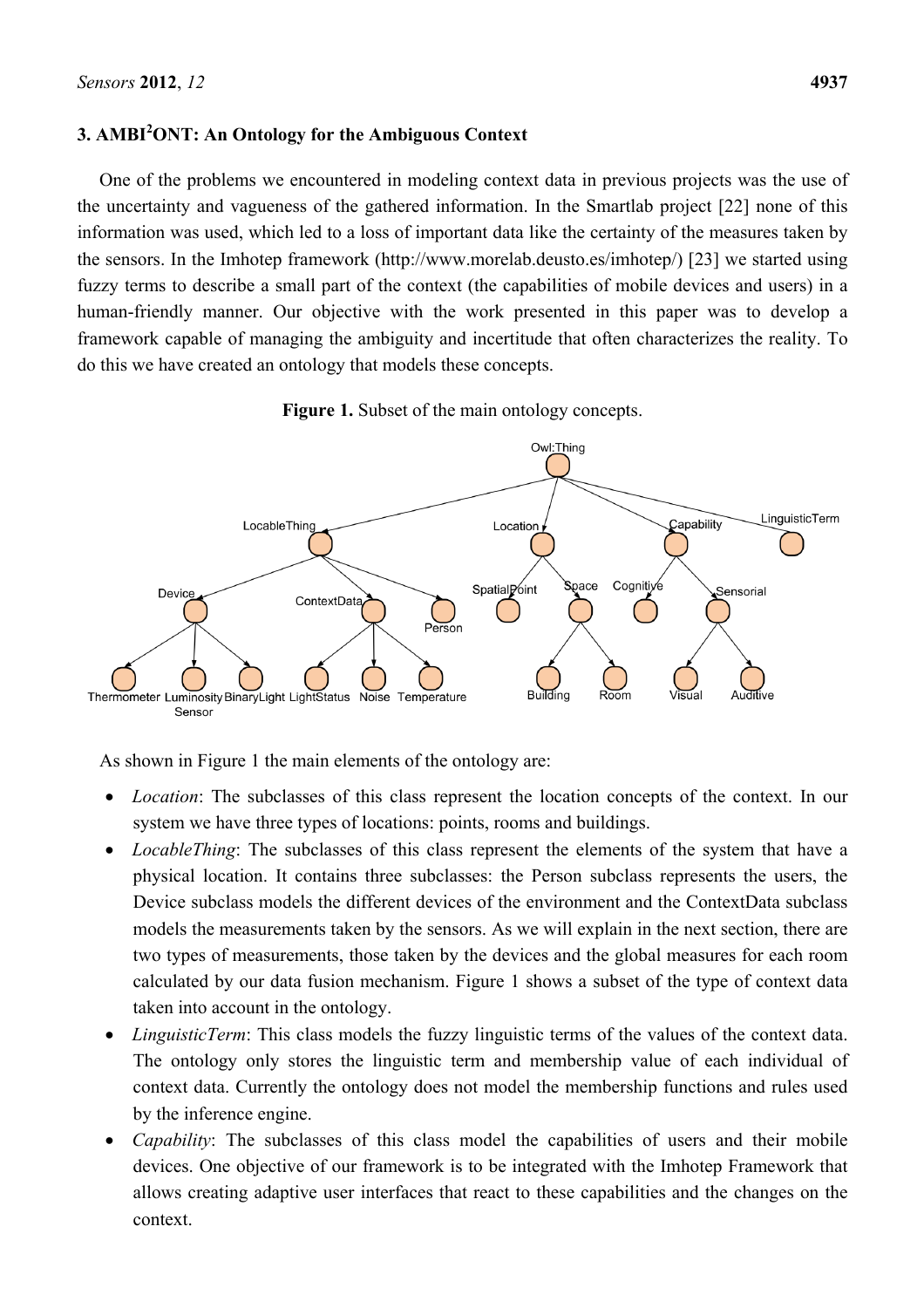# *3.1. Modeling Uncertainty and Vagueness*

Our ontology models two aspects of the ambiguity of the context data: the uncertainty (represented by a certainty factor, CF) and the vagueness (represented by fuzzy sets). Uncertainty models the likeliness of a fact, for example "the temperature of the room is 27 °C with a certainty factor of 0.2 and 18 °C with a certainty factor of 0.8" means that the value of the temperature is more probably 18 °C (but it cannot be both of them). In the case of vagueness it represents the degree of membership to a fuzzy set. For example "the temperature of the room is cold with a membership of 0.7" means that the room is mostly cold. In Figure 2 it can be seen how those values are stored in the ontology. Each ContextData individual has the following properties:

- *crisp* value: the measure taken by the associated sensor. In our system a sensor is defined as anything that provides context information.
- *certainty factor:* the degree of credibility of the measure. This metric is given by the sensor that takes the measure and takes values between 0 and 1.
- *linguistic term:* each measure has its fuzzy representation, represented as the linguistic term name and the membership degree for that term.

**Figure 2.** Example of the ambiguity data for a temperature measure stored in the ontology.

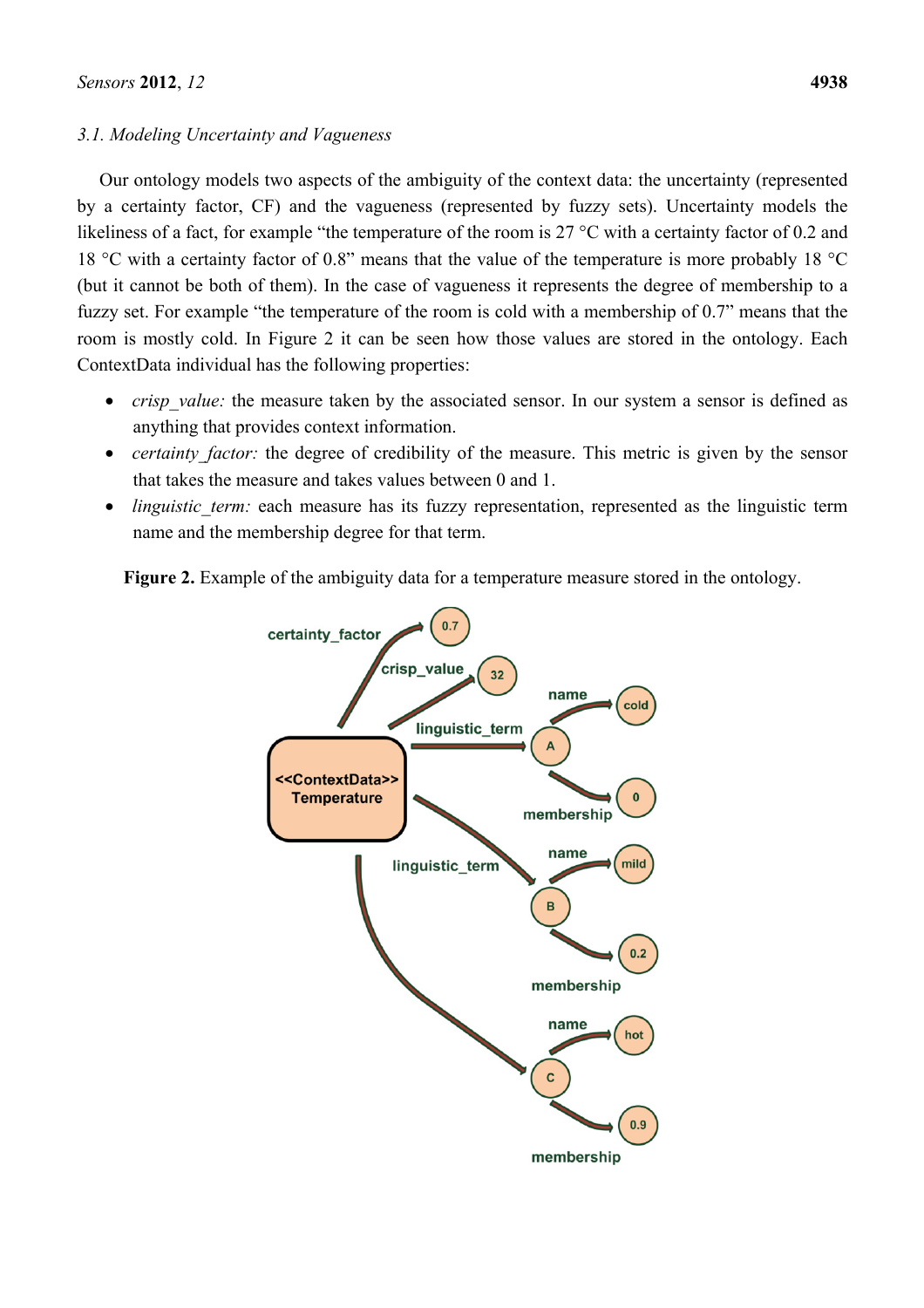This can be seen in the example shown on Figure 2. The temperature measurement has a crisp value of 32 °C with a certainty factor of 0.7. After processing that crisp value with the associated membership functions our system has inferred that the membership degree for cold is 0, for mild is 0.2 and for hot is 0.9; so the room is mainly hot.

#### **4. Semantic Context Management for Ambiguous Data**

The semantic context management is done in four steps (see Figure 3): add the measures to the ontology, process the semantic and positional information, apply the data fusion mechanism and process the ambiguity contained in the data.





#### *4.1. Adding the Measure*

To add a measurement to the ontology the sensor must provide the measurement type, its value, location and a certainty factor. We assume that each sensor knows its certainty factor based on its type and manufacturer. We also assume that the certainty factor of the sensor can change over time depending on the environment (e.g., a thermometer can be pretty accurate for temperatures between −10 °C and 50 °C, but the measurement quality can degrade outside that range). For that reason the sensor certainty factor is not stored in the ontology when the sensor registers itself.

#### *4.2. Processing the Semantic and Spatial Data*

Once the measurements have been added, we apply a semantic inference process to achieve two goals: make explicit the hidden implicit knowledge in the ontology and infer the positional information of each measurement. To do this we use two different sets of rules: the semantic rules and the spatial heuristic rules. To make the semantic reasoning less cumbersome we implement a subset of the RDF Model Theory [24] and the OWL Model Theory [25]. An example of the used rules can be seen in Figure 4.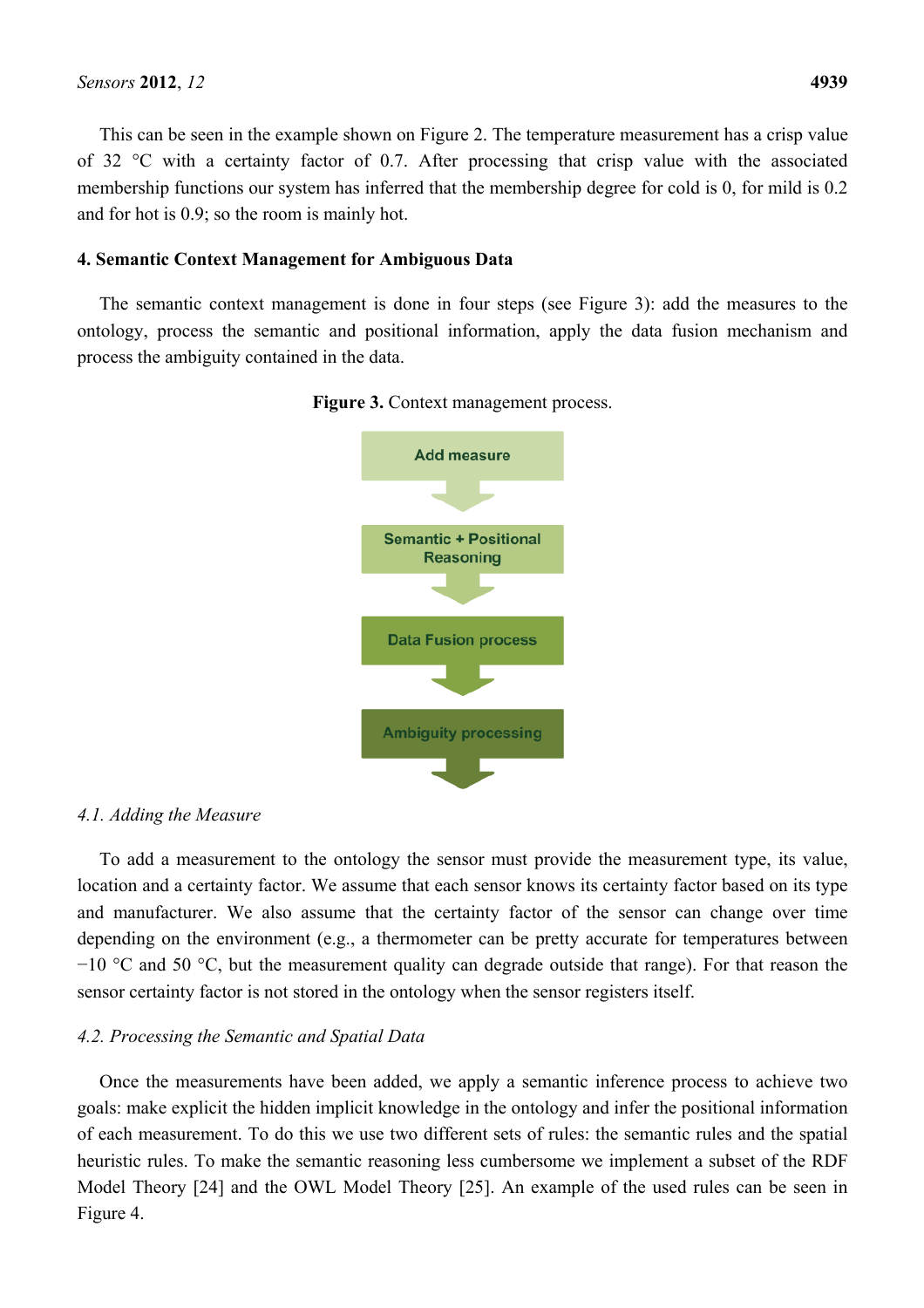**Figure 4.** An example of the implemented semantic rules. The first rule is extracted from the RDF Model Theory and models the transitivity of the subClassOf relationship. The second rule is extracted from the OWL Model Theory and models the behavior of the inverse properties.

```
Irdfs9:
       (?x rdfs:subClassOf ?v),
       (?a rdf:type ?x)
       \rightarrow(?a rdf:type ?y)
ı
[OWL-InverseOf-A:
       (?x ?prop1 ?y),
       (?prop1 owl:inverseOf ?prop2)
       \rightarrow(2y 2prop2 2x)1
```
The spatial heuristic rules are used to infer higher level spatial information from the coordinates provided by the sensors. This information comprises data like the room in which the sensor is located; the devices, people and sensors surrounding it and the relative location to other LocableThing-s (refer to Section 3 for more information about the elements of the ontology). An example of the used rules can be seen in Figure 5. In the first rule a device's area of location is inferred using its  $(x,y)$ coordinates. The second rules checks if a device and a person are in the same position.

**Figure 5.** Example of the spatial inference that takes place in the system. The first rule is used to infer the area where the device is places in using the  $(x,y)$  coordinates of that device. The second rule infers if a device and a person are placed in the same place.

```
[LOCATIONINFERENCE-DeviceItemPlacedIn:
      (?thg1 rdf:tvpe <http://www.morelab.deusto.es/amb0nt.owl#DeviceItem>),
      (?thg1 <http://www.morelab.deusto.es/ambOnt.owl#placedIn> ?loc1),
      (?loc1 rdf:type <http://www.morelab.deusto.es/ambOnt.owl#SpatialPoint>),
      (?loc1 <http://www.morelab.deusto.es/ambOnt.owl#isContainedBy> ?area1)
      \rightarrow(?thg1 <http://www.morelab.deusto.es/ambOnt.owl#placedIn> ?area1)
Ï
[LOCATIONINFERENCE-ItemColocatedWithPersonInPoint:
      (?thq1 rdf:type <http://www.morelab.deusto.es/ambOnt.owl#DeviceItem>),
      (?thg1 <http://www.morelab.deusto.es/ambOnt.owl#placedIn> ?loc1),
      (?loc1 <http://www.morelab.deusto.es/ambOnt.owl#x> ?x1),
      (?loc1 <http://www.morelab.deusto.es/ambOnt.owl#v> ?v1).
      (?thq2 rdf:type <http://www.morelab.deusto.es/ambOnt.owl#PersonItem>),
      (?thg2 <http://www.morelab.deusto.es/ambOnt.owl#isLocatedIn> ?loc2),
      (?loc2 <http://www.morelab.deusto.es/ambOnt.owl#x> ?x2),
      (?loc2 <http://www.morelab.deusto.es/ambOnt.owl#y> ?y2),
      equal (?x1, ?x2)
      equal (?y1, ?y2)
      \rightarrow(?thq1 <http://www.morelab.deusto.es/ambOnt.owl#colocatedWith> ?thq2)
ľ
```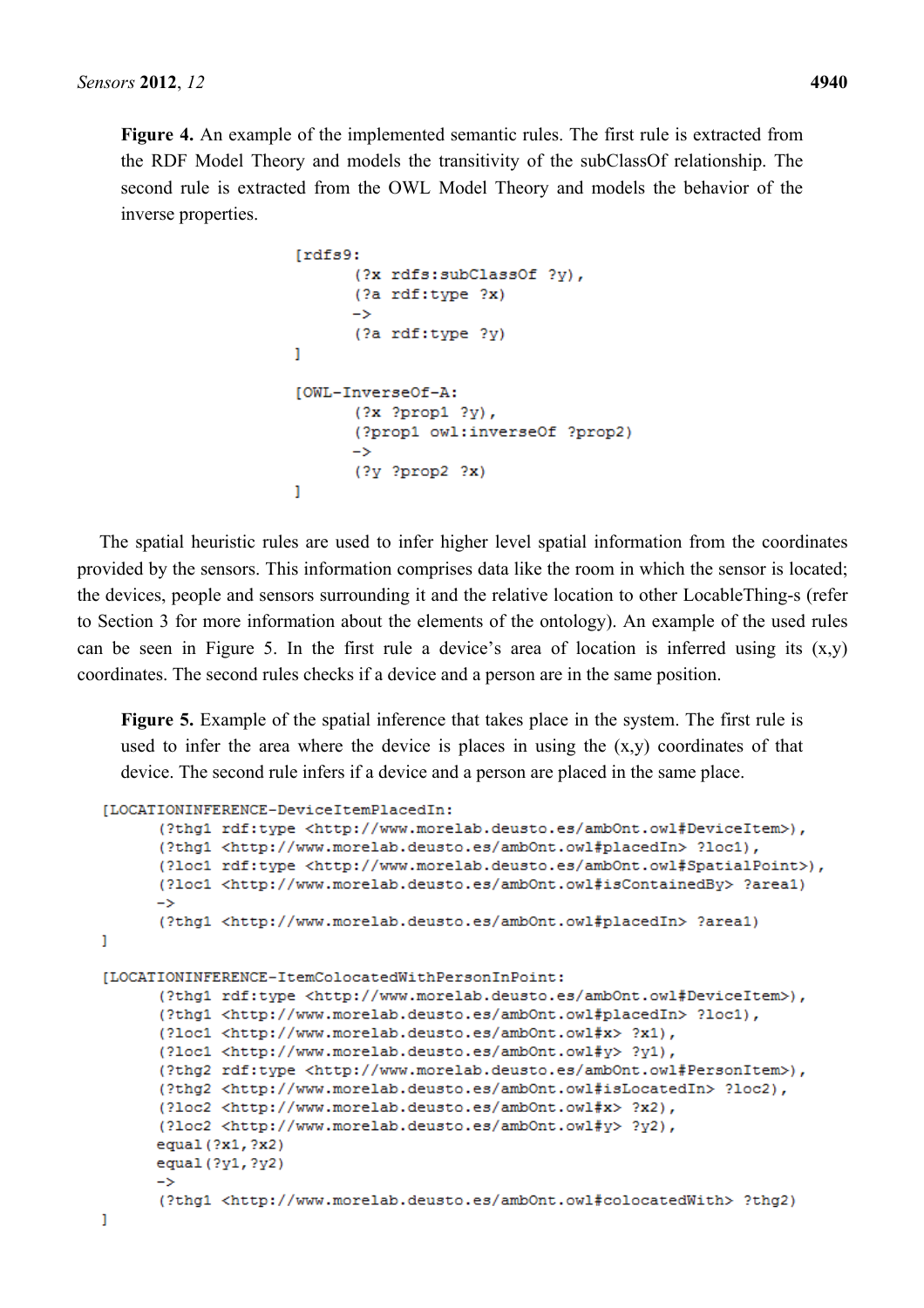### *4.3. The Data Fusion Process*

Once the location and semantic information of the measurements has been inferred and processed, the data fusion process is applied. From the previous step we can infer that each room can have multiple sensors that provide the same context data (e.g., various thermometers located in the same room). Usually the values and certainty factors of those measurements do not coincide. To be able to take the proper actions we need to process those differing measurements to assess the real status of the room. To tackle this problem we have created a data fusion mechanism that refines those individual measurements into a single global one for each room. We have implemented two types of strategies for this process: tourney and combination.

Using the tourney strategy the measure with the best CF is selected as the global measure of the room. On the other hand the combination strategy has three different behaviors, as stated in [26]:

- *Severe:* The worst certainty factor from all the input measurements is assigned to the combined measurement.
- *Indulgent:* The best certainty factor from all the input measurements is assigned to the combined measurement.
- *Cautious:* An average certainty factor is calculated using the certainty factor from the input measurements.

To determine the combined measurement value we weight the individual values using their certainty factors, as seen in the following equation:

$$
m_{global} = \frac{\sum_{i=0}^{n} (m_i \times cf_i)}{\sum_{i=0}^{n} cf_i}
$$
 (1)

where:

- $\bullet$   $m_i$ : the measurement values
- $cf_i$ : the measurement certainty factor

It is also possible to configure a minimum CF level for the measurements. Measurements with a CF value below this threshold will not be taken into account in the calculations. In Table 1 we show an example of how the data fusion process works when the combination strategy is used.

**Table 1.** Example of the data fusion.

|                | Value | <b>CF</b> | <b>Global Value</b> | <b>CF</b> Severe | <b>CF Indulgent   CF Cautious</b> |     |
|----------------|-------|-----------|---------------------|------------------|-----------------------------------|-----|
| $M1$           | 18    | 0.7       |                     | 0.6              | 0.8                               | 0.7 |
| M <sub>2</sub> | 22    | 0.7       |                     |                  |                                   |     |
| M3             |       | 0.6       | 19.9                |                  |                                   |     |
| $\mathbf{M}4$  | 20    | 0.8       |                     |                  |                                   |     |

#### *4.4. Processing the Ambiguity*

As explained previously we model two aspects of the ambiguity: the uncertainty and the vagueness. To be able to reason over this information we have modified the JFuzzyLogic [27] Open Source fuzzy reasoner to also accept uncertainty information. JFuzzyLogic follows the Fuzzy Control Lenguage (FCL) [28] standard for its rule language.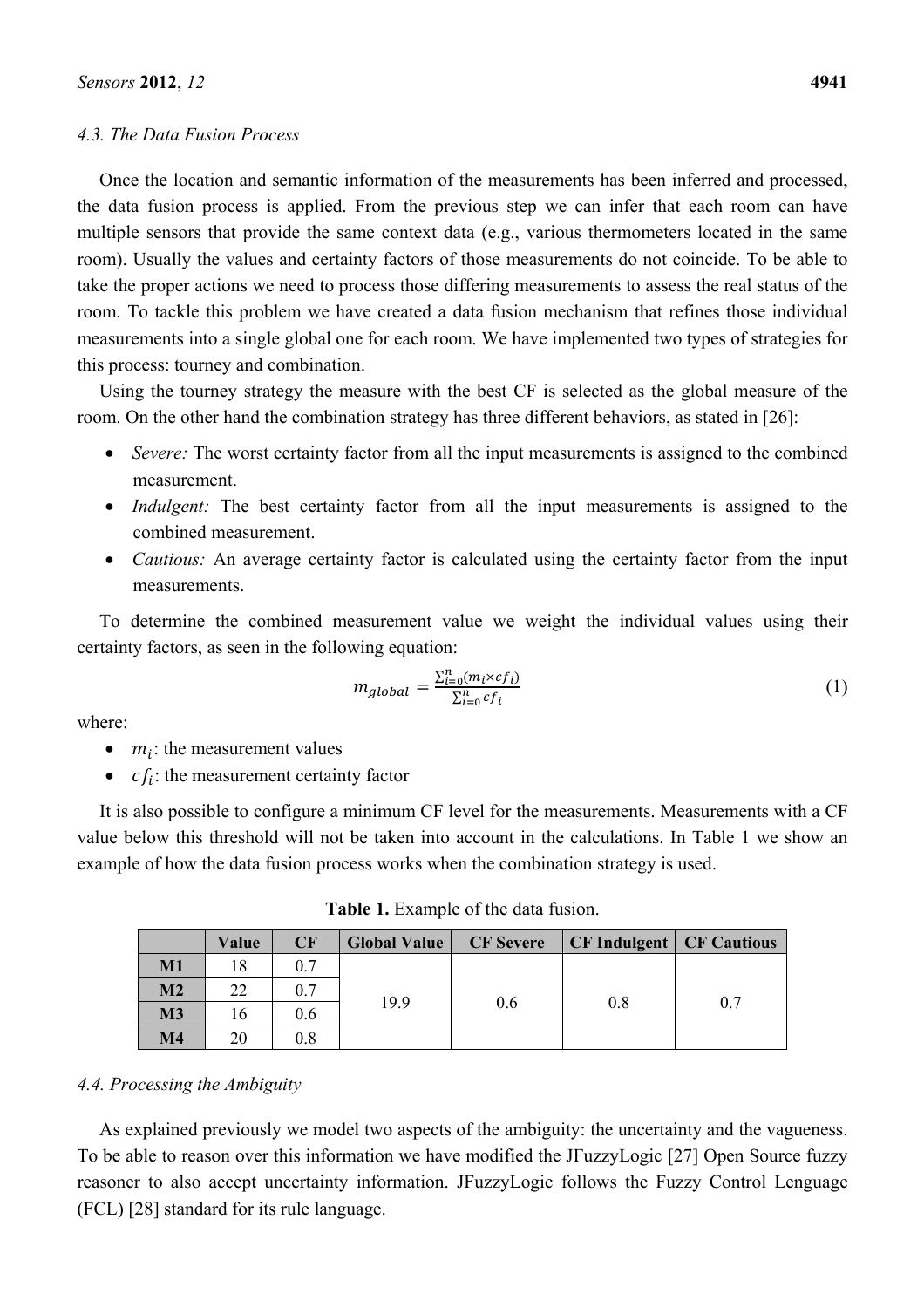The modified reasoner supports two types of uncertainty: uncertain data and uncertain rules. The first type occurs when the input data is not completely reliable (as seen in the example shown in Table 1). To support this type of uncertain data we have modified the API of the reasoner (see Figure 6).

**Figure 6.** Use of the modified reasoner to process the data of the previous example.

```
reasoner.addVariable("Temperature1", 18, 0.7);
reasoner.addVariable("Temperature2", 22, 0.7);
reasoner.addVariable("Temperature3", 16, 0.6);
reasoner.addVariable("Temperature4", 20, 0.8);
```
The second type of uncertainty takes place when the outcome of a rule is not fixed, for example "if the barometric pressure is high and the temperature is low there is a 60% chance of rain". To model this aspect of uncertainty we have modified the grammar of the FCL language. An example of the modified rules can be seen in Figure 7.

**Figure 7.** An example of an uncertain fuzzy rule.

```
RULEBLOCK No1
   AND: MIN:
   ACT: MIN;
   ACCU : MAX;
   RULE 1 : CF 0.6
             IF PRESSURE IS HIGH AND
             TEMPERATURE IS LOW
             THEN PRECIPITATION IS RAIN
END RULEBLOCK
```
Uncertainty and fuzziness can appear in the same rule and influence each other. To tackle this problem we have implemented the inference model described in [29]. This model contemplates three different situations depending on the nature of the antecedent and consequent of the rule and the matching fact: CRISP Simple Rule where both antecedent and matching fact are crisp values, FUZZY CRISP Simple Rule where both the antecedent and matching fact are fuzzy and the consequent is crisp and finally the FUZZY\_FUZZY Simple rule where all three are fuzzy.

In the case of the CRISP Simple Rule the certainty factor of the consequent is calculated using the following formula:

where:

$$
CF_c = CF_r \times CF_f \tag{2}
$$

- $CF<sub>c</sub>$ : the certainty factor of the consequent.
- $CF_r$ : the certainty factor of the rule
- $CF_f$ : the certainty factor of the fact

In the case of the FUZZY CRISP Simple Rule, the certainty factor of the consequent is calculated using the following formula:

$$
CF_c = CF_r \times CF_f \times S \tag{3}
$$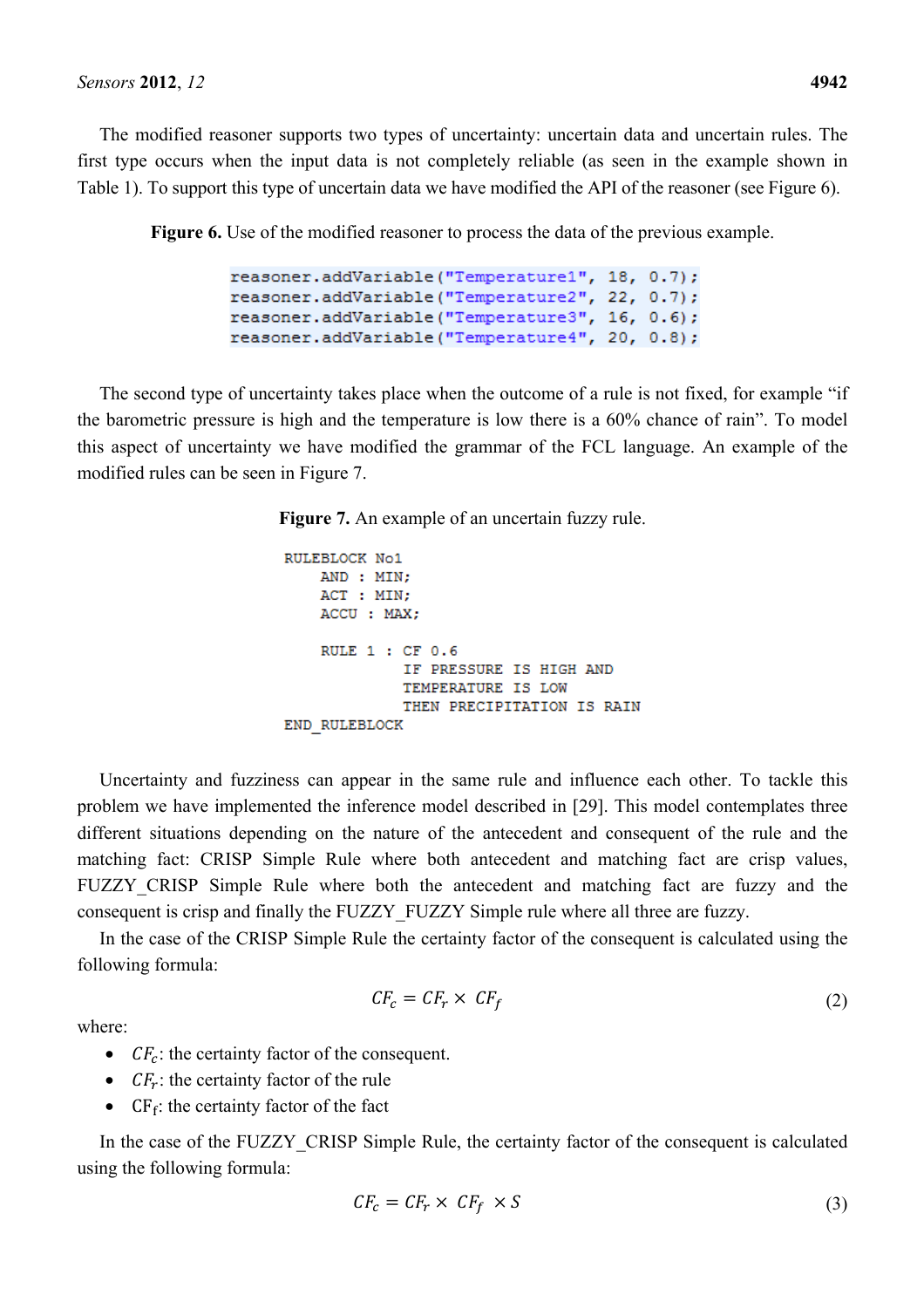where S is the measurement of similarity between both fuzzy sets and is calculated using the following formula:

$$
S = P(F_{\alpha}|F_{\alpha}') \qquad \text{if } N(F_{\alpha}|F_{\alpha}') > 0.5
$$
  

$$
S = (N(F_{\alpha}|F_{\alpha}') + 0.5) \times P(F_{\alpha}|F_{\alpha}') \qquad \text{otherwise}
$$
 (4)

where:

$$
P(F_{\alpha}|F_{\alpha}') = max\left(min\left(\mu_{F_{\alpha}}(u), \mu_{F_{\alpha}'}(u)\right)\right), \quad \forall u \in U
$$
\n<sup>(5)</sup>

and:

$$
N(F_{\alpha}|F_{\alpha}') = 1 - P(\overline{F_{\alpha}}|F_{\alpha}') \tag{6}
$$

Finally in the case of the FUZZY FUZZY Simple Rule the certainty factor of the consequent is calculated using the same formula as the CRISP Simple RULE. Currently we do not support this type of combined reasoning for complex rules that involve multiple clauses in their antecedent.

### **5. Use Cases**

In order to illustrate the importance of modeling ambiguity and having a data fusion process in context management systems we will describe several smart environment scenarios. Each scenario will help us to show different aspects closely related to our systems: modeling the certainty of the captured measures and the rules, modeling the subjectivity in the perceptions of the users and the importance of creating a global picture for each space.

# *5.1. Scenario 1: Temperature Control in a Laboratory*

In this first scenario we will explain the importance of evaluating the certainty factor of the context data and the importance of the data fusion process. In this scenario we want to maintain the temperature of our laboratory at 23 degrees. To do this we will use four thermometers (see Table 2) located inside the lab to measure the temperature. The laboratory has a radiator to regulate the temperature and to simplify the example we will assume that the only operation it allows is to switch it on and off. The low certainty factor in "Thermometer 4" is due to the fact this thermometer is broken. For this example we assume that each thermometer has a self-diagnostic mechanism that constantly evaluates its status. The self-diagnostic details fall outside the scope of this example.

| <b>Device</b> | Type     | OI K | Value        |
|---------------|----------|------|--------------|
| Thermometer 1 | Sensor   | 08   | 25           |
| Thermometer 2 | Sensor   | 0.95 | 23           |
| Thermometer 3 | Sensor   | 09   | 22           |
| Thermometer 4 | Sensor   | 06   |              |
| Radiator      | Actuator | NА   | $\mathbb{A}$ |

**Table 2.** Devices present in scenario 1.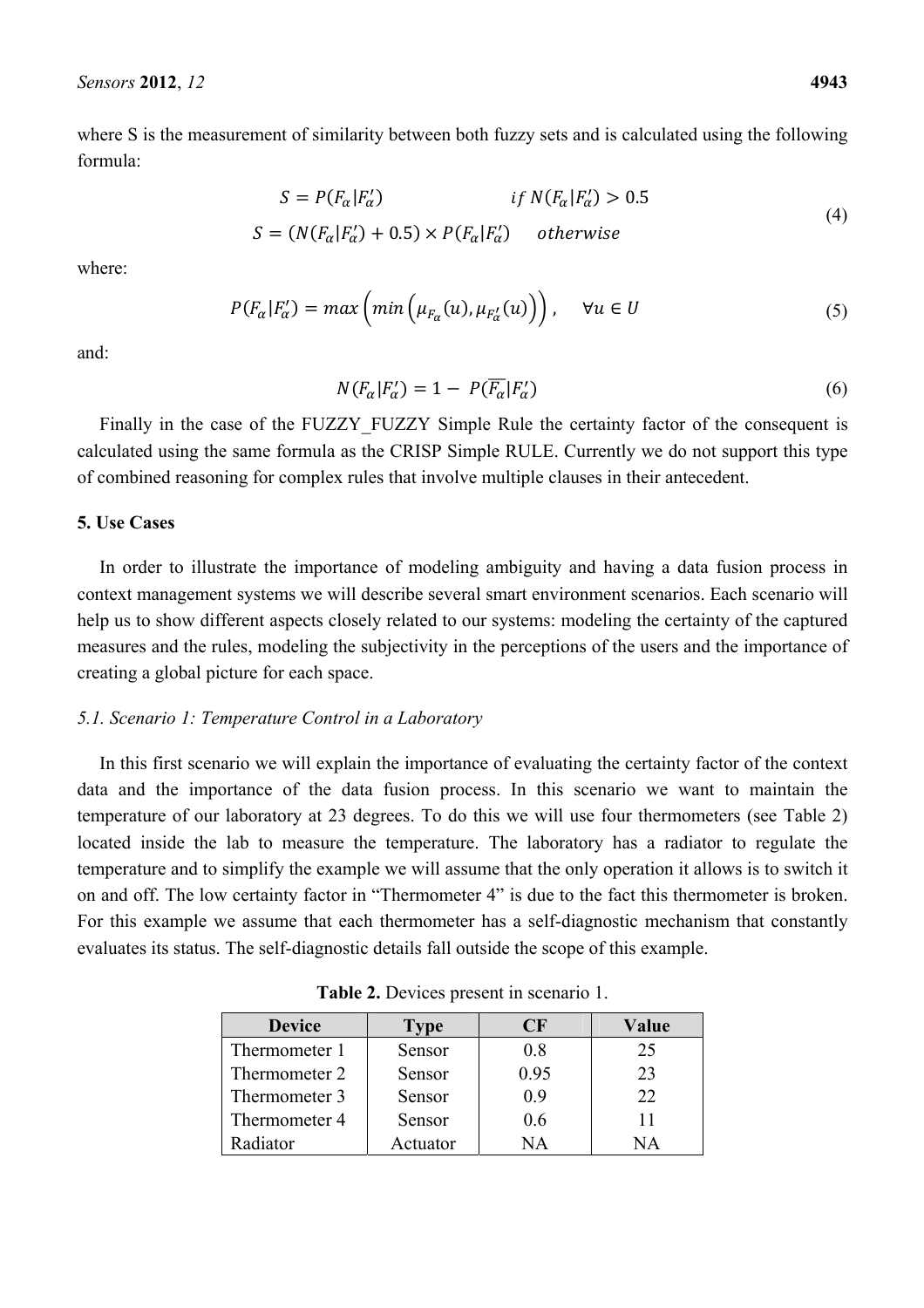|                  | Uncertainty | <b>Vagueness</b> | Data fusion |
|------------------|-------------|------------------|-------------|
| <b>Version 1</b> | No          | Nο               | No          |
| <b>Version 2</b> | No          | Nο               | Yes         |
| <b>Version 3</b> | Yes         | Yes              | Yes         |

**Table 3.** Configuration of each version of the scenarios.

The scenario will have three versions (see Table 3). The first one will use a semantic model without uncertainty and vagueness information and without any data fusion process. The second one will include a rather simple average value calculation as the data fusion mechanism. Finally, the third one will be the process previously described. In each scenario we will describe the sensors and actuators that take part, their values and CF and the rules that model the behavior of the system. To make the examples easier to understand the rules will be written in pseudocode using simple triple-like expressions.

In the first version, with no ambiguity modeling or data fusion (see Table 3), the rules would be the following: to switch on the radiator:

> thermoX type thermometer, thermoX location LaboratoryA thermoX hasValue temperatureX temperatureX < 21  $\rightarrow$ radiatorX type radiator radiatorX location LaboratoryA radiator status ON

And to switch it off:

thermoX type thermometer, thermoX location LaboratoryA thermoX hasValue temperatureX temperatureX > 24  $\rightarrow$ radiatorX type radiator radiatorX location LaboratoryA radiator status OFF

There are several problems with this approach. First the system is not able to take into account the low reliability of the thermometer T4, using its temperature measure as input for the reasoning engine. This will result in incorrect behavior when that measure is processed, prompting the system to switch on the radiator to increase the room temperature. Secondly, each temperature measurement is processed individually, resulting in unreliable results that depend on the order of this processing. This version the system has no means of knowing the global measure for the laboratory and must process each measure individually, resulting in contradictory actions in this case.

In the second version (see Table 3) a simple data fusion mechanism will be used. This example will help us illustrate the need of a sound and adaptable data fusion mechanism. The rules that control the behavior will be the following: to switch on the radiator:

> LaboratoryA hasGlobalTemperature temperatureX temperatureX < 21  $\rightarrow$ radiatorX type radiator radiatorX location LaboratoryA radiator status ON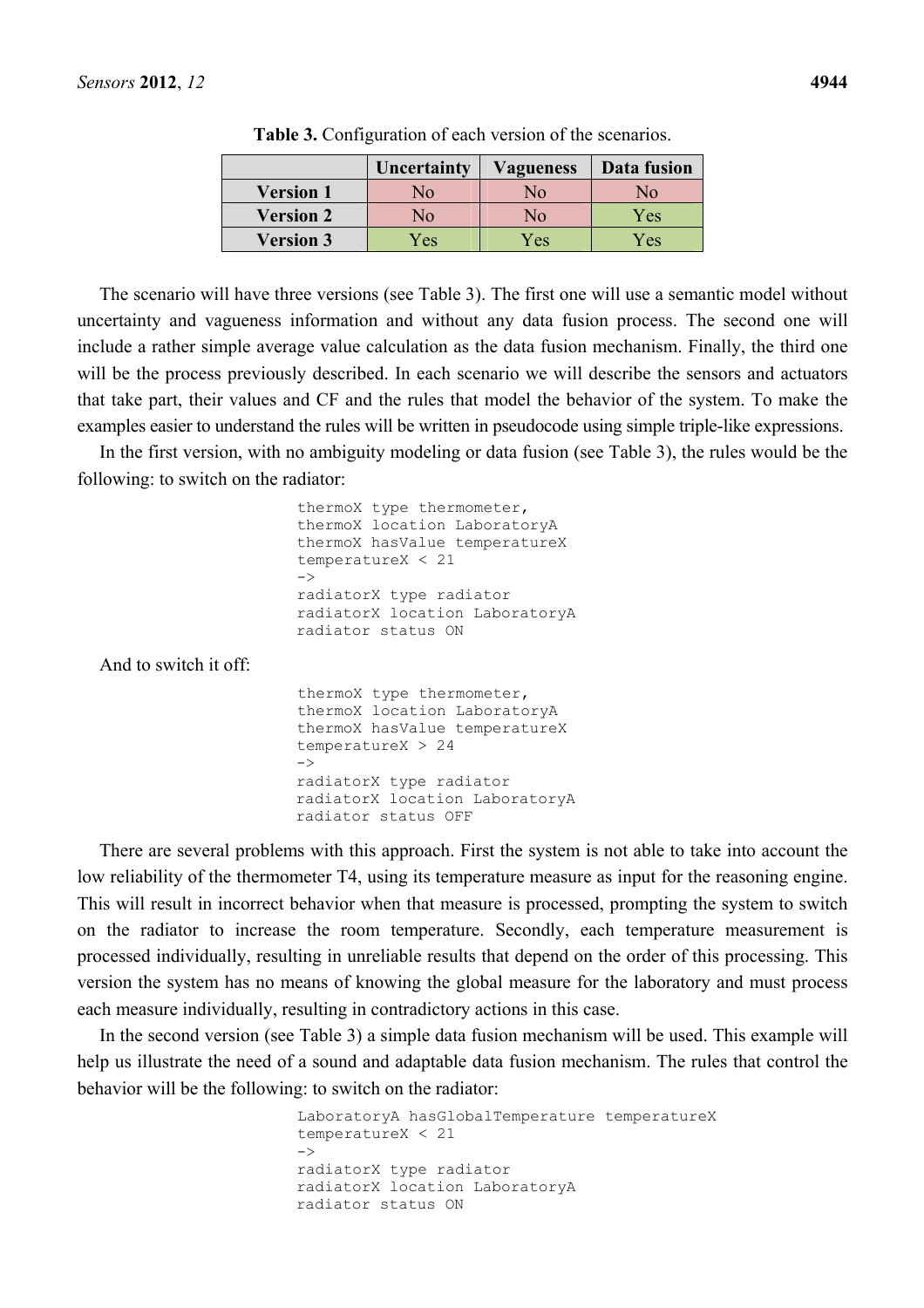And to switch it off:

```
LaboratoryA hasGlobalTemperature temperatureX 
temperatureX > 25 
\rightarrowradiatorX type radiator 
radiatorX location LaboratoryA 
radiator status OFF
```
In this case the system has a unified vision of the temperature in the room and is able to take an unique action to adjust the radiator, but still does not take into account the differences in the certainty factors of the sensors. As a result the global temperature in the laboratory is 20.25 °C and the radiator will be turned on.

Finally in the third version of the scenario we use the system described previously, processing the ambiguity of the context data and applying a richer data fusion process. In this case we use the combination strategy with a cautious behavior for the data fusion process (see Section 4.3). The rules are almost identical to the second version, but include an important change—now they state a minimum CF for body of the rule to be launched. The rules that control the behavior will be the following: to switch on the radiator:

```
LaboratoryA hasGlobalTemperature temperatureX 
                       temperatureX < 21 WITH CF 0.8 
                       \rightarrowradiatorX type radiator 
                       radiatorX location LaboratoryA 
                       radiator status ON 
And to switch it off: 
                       LaboratoryA hasGlobalTemperature temperatureX 
                       temperatureX > 25 WITH CF 0.8 
                       \rightarrowradiatorX type radiator 
                       radiatorX location LaboratoryA 
                       radiator status OFF
```
According to the selected configuration the global temperature value will be:

$$
m_{global} = \frac{(25 * 0.85 + 23 * 0.95 + 24 * 0.9 + 11 * 0.4)}{0.85 + 0.95 + 0.9 + 0.4} \approx 22.3
$$
 (7)

And the global certainty factor:

$$
CF_{global} = \frac{0.85 + 0.95 + 0.9 + 0.4}{4} = 0.775
$$
 (8)

The certainty factor of the global measure will be too low to launch the rule (we set a minimum CF of 0.8 for the temperature in the rules), but we can tune even more the configuration and establish a CF threshold for the measures in the data fusion process. As we explained in Section 4.3 using the threshold the measurements with a CF below it are automatically discarded. Setting the threshold for the data fusion problem at 0.8 the measurements given by the broken thermometer are discarded, obtaining the following results:

$$
m_{global} = \frac{25 * 0.85 + 23 * 0.95 + 24 * 0.9}{0.85 + 0.95 + 0.95} \approx 23.96
$$
\n(9)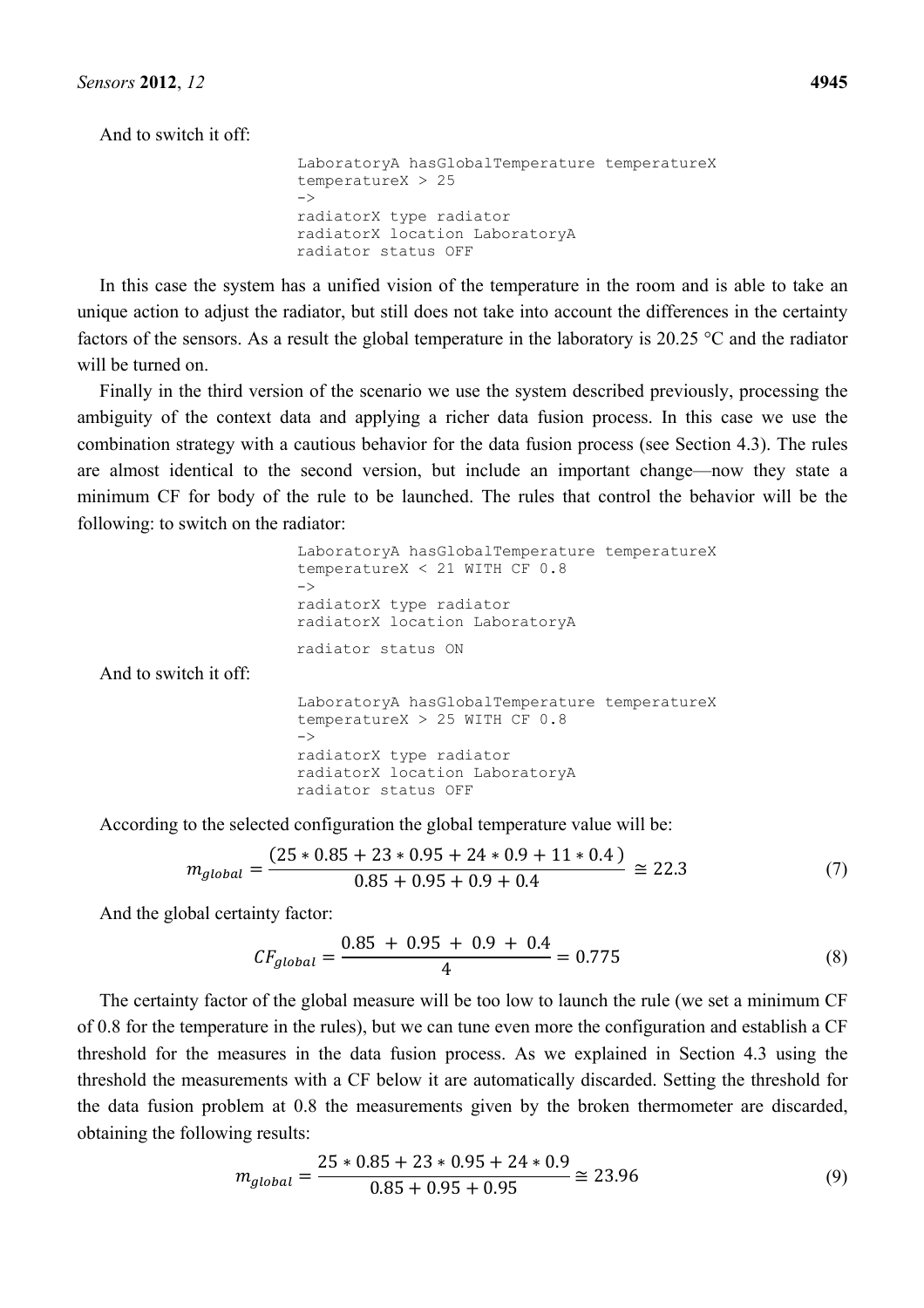And the global certainty factor:

$$
CF_{global} = \frac{0.85 + 0.95 + 0.9}{3} = 0.9
$$
\n(10)

Taking into account the certainty factor of the context data and applying a data fusion process the system can ascertain much more reliably the real state of the laboratory, providing a better picture of its current situation. As a result the system knows that the temperature value is between the acceptable limits and that no action must be taken.

As can be seen on Table 4 the results between different versions vary significantly. The results in the first version are completely unreliable, as the final state depends on the order that the rules are evaluated (this is problematic because several semantic reasoning engines do not guarantee the order in which matching rules will fire [30]). The second version uses the measurement from the broken thermometer to compute the global measure, inducing an error in the calculation that results in the radiator been switched on. Finally, the last version takes into account the certainty factor, resulting in a more reliable system.

| <b>Version 1</b>                                       | <b>Version 2</b>     | <b>Version 3</b>                                    |
|--------------------------------------------------------|----------------------|-----------------------------------------------------|
| The radiator controlling rules are fired               | The computed global  | The computed global                                 |
| two times (only two of the four values)                |                      | measure will be 20.25 °C. measure will be 23.96 °C. |
| <b>Result</b> meet the conditions). The final state of | The radiator will be | No action will be taken.                            |
| the radiator will depend on the order in lturned on.   |                      |                                                     |
| which the rules are evaluated                          |                      |                                                     |

**Table 4.** Results of each version of the first scenario.

# *5.2. Scenario 2: Occupation Data Inferred from the Status of the Lights*

This scenario will help us illustrate the necessity of modeling another aspect of the uncertainty. In the previous scenario we have explained the importance of assessing the uncertainty in the taken measurements; this one will be centered in the uncertainty of the rule. In this scenario we want to infer room occupation data based on the status of the lights. We will have two versions of this scenario with and without uncertainty.

The first version is quite straightforward, without taking into account the outcome uncertainty. The rules that model the behavior will be:

```
lightX type light, 
lightX location LaboratoryA 
lightX hasValue On 
\rightarrowLaboratoryA hasStatus peopleInside
```
In this case, we assume that if the lights of the laboratory are ON, there is someone inside. But we do not take into account situations where the users get out leaving the lights on. Using the rule uncertainty we could model these situations. Assuming that after studying the habits of the users we have inferred that 90% of the time, when a light is on there is someone in the laboratory, then the resulting rule would be: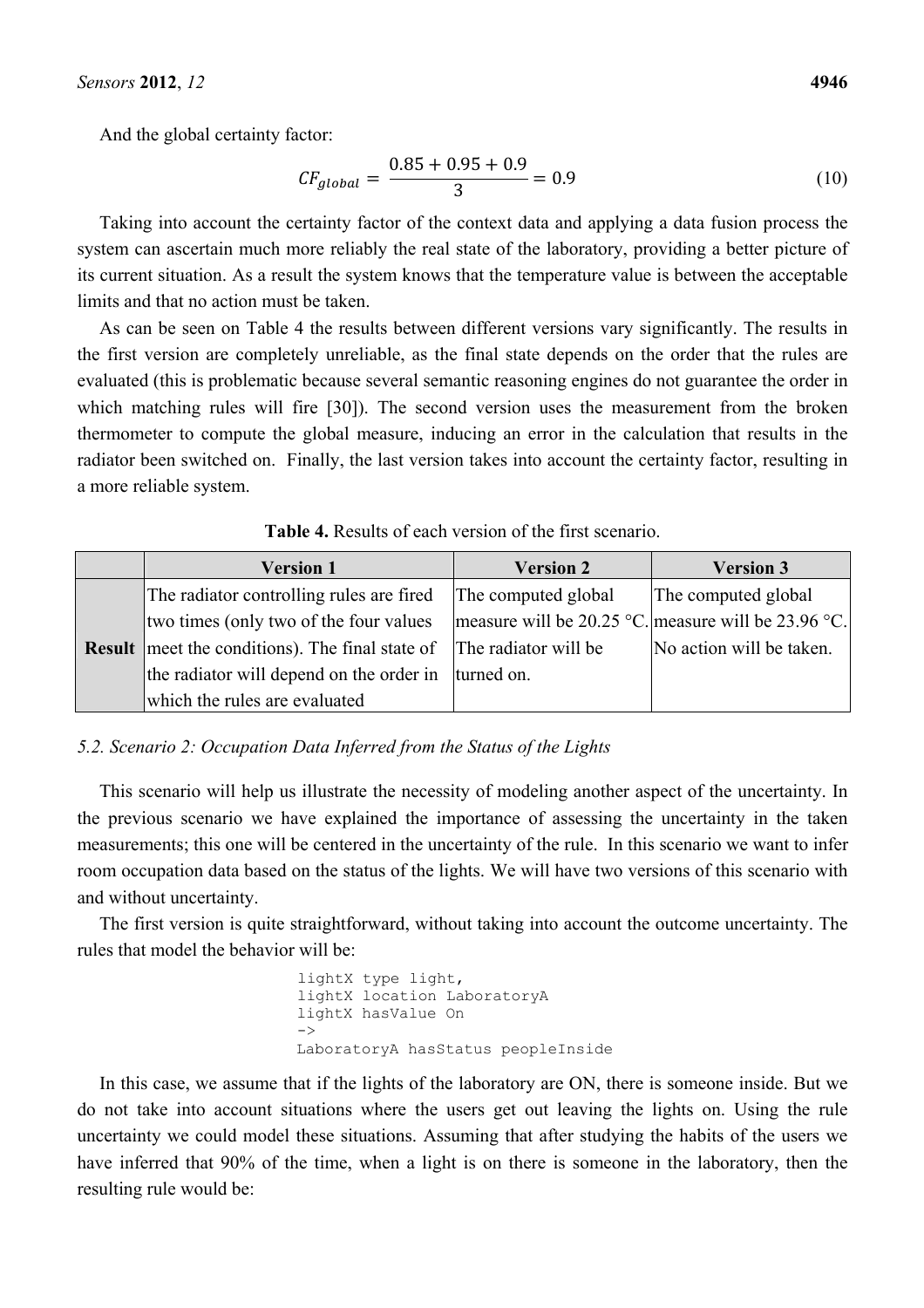RULE CF 0.9 lightX type light, lightX location LaboratoryA lightX hasValue On  $\rightarrow$ LaboratoryA hasStatus peopleInside

Using the rule uncertainty we can better model the contextual information (in this case the information obtained after processing the raw data from the measurements). The result is a more reliable model of the smart environment that ascertains better its real status.

### *5.3. Scenario 3: User Preferences for Temperature*

This final scenario will help us explain the importance of taking into account the human factor when modeling the context data. In our case we use vagueness to model the user perceptions and represent the vagueness using fuzzy sets. This scenario will be similar to the first one, but the temperature limits will be expressed using fuzzy facts. To show how the uncertainty and the vagueness interact it will be a FUZZY-CRISP simple rule with fuzzy uncertain input facts and a crisp output:

- Input data: Fuzzified room temperature with an associated certainty factor (0.95 in this example). We assume that the fuzzification process is done accordingly to the previously captured user perceptions.
- Output data: Crisp temperature value for the air conditioning system with a certainty factor determined using the third formula explained in Section 4.1.
- Rule: FUZZY-CRISP simple rule with an associated certainty factor.

The used rule will be:

RULE CF 1 LaboratoryA hasGlobalTemperature temperatureX temperatureX HOT  $\rightarrow$ airCoditioningX type AirConditioning airCoditioningX location LaboratoryA airCoditioningX temperature 22

The first step will be to calculate the value of  $P(F_{\alpha}|F_{\alpha}')$  (see Figure 8 for a graphical explanation) and with it the measure of necessity  $(N)$  [see formula  $(6)$ ]:

$$
N(F_{\alpha}|F_{\alpha}') = 1 - 0.6 = 0.4 \tag{11}
$$

N is lower than 0.5, so the similarity (S) measure will be:

$$
S = (N(F_{\alpha}|F_{\alpha}') + 0.5) \times P(F_{\alpha}|F_{\alpha}') = (0.4 + 0.5) \times 0.9 = 0.81
$$
\n(12)

With the similarity we can calculate the certainty factor of the outcome following formula (3):

$$
CF_c = CF_r \times CF_f \times S = 1 \times 0.95 \times 0.81 = 0.76
$$
 (13)

Using fuzzy sets we can model the vagueness present in the context data. This allows us to model user perceptions and preferences (e.g., "I like the water hot", "Turn on the air conditioning system when the room is hot") without the loss of expressiveness that we will have using only crisp values.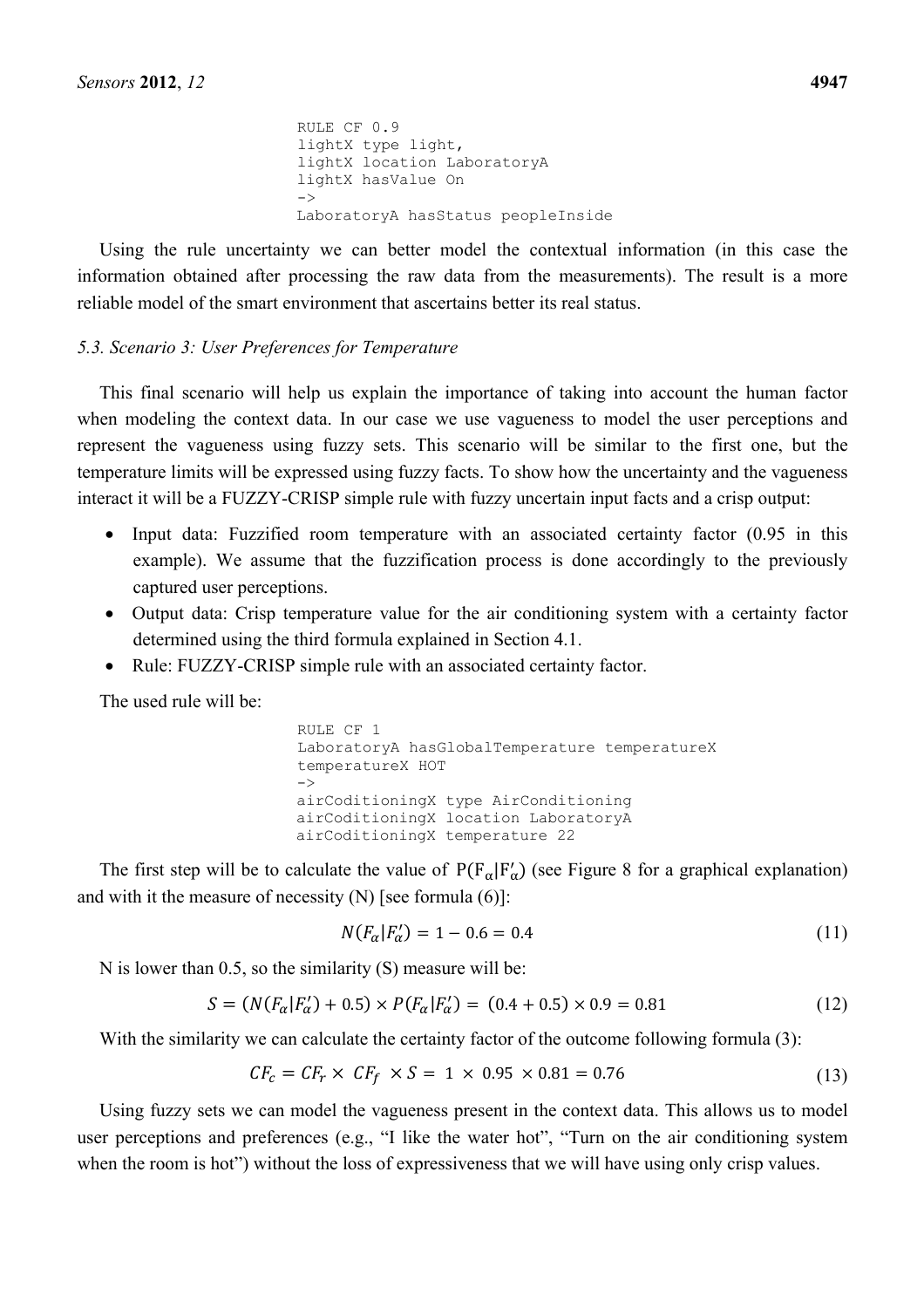Figure 8. Possibility calculation. The straight line represents the expected fuzzy fact and the dotted line the provided fuzzy fact.



#### **6. Discussion and Future Work**

In this paper we have presented an ontology that models the ambiguity of smart environments and a flexible semantic context management system. Our context management system is able to process the uncertainty and vagueness of the contextual information. We have also described a data fusion mechanism applied in the case that multiple data sources for the same measurement exist in one room. In the previous section we have explained how the inclusion of these three elements (uncertainty, vagueness and data fusion) in context management systems provides several advantages:

- Taking into account uncertainty and vagueness of the contextual information provides a more detailed picture of the current state of the user environment. This leads to more informed decisions of the Smart Environments.
- Uncertainty allows us to ascertain the quality of the data, discarding those measurements below a certain threshold. The result of the more robust data model is the improvement of the system reliability.
- Vagueness allows us to model user perceptions. This allows us to react better to their requirements.
- The necessity of a data fusion process in context managing system can be clearly seem in those scenarios where the environment contains a large number of sensors. To tackle this problem we try to provide a unified picture of the environment to avoid conflicting behaviors.

The created system has also some constraints. The most important one is the extra knowledge required from the system-deployers to model both aspects of the ambiguity (uncertainty and vagueness) when designing the domain specific applications. A broader knowledge of the domain is necessary in order to correctly create the rules according to the different certainty factors. Systemdeployers are also required to model the fuzzy membership functions for the different measurements, but this same problem arises when a traditional fuzzy inference engine is used. Finally is necessary to ascertain the certainty factor of each sensor to be able to provide the certainty of the taken measures. If data about the sensor capabilities is not provided by the vendor, system-deployers would have to perform a testing phase prior to the system deployment to determine these capabilities. Despite of these drawbacks the proposed context managing system will provide system-deployers with a more truthful view of the situation of the modeled smart environment. The extra work taken when modeling the environment will lead to more informed decisions. This will help to avoid the unwanted behavior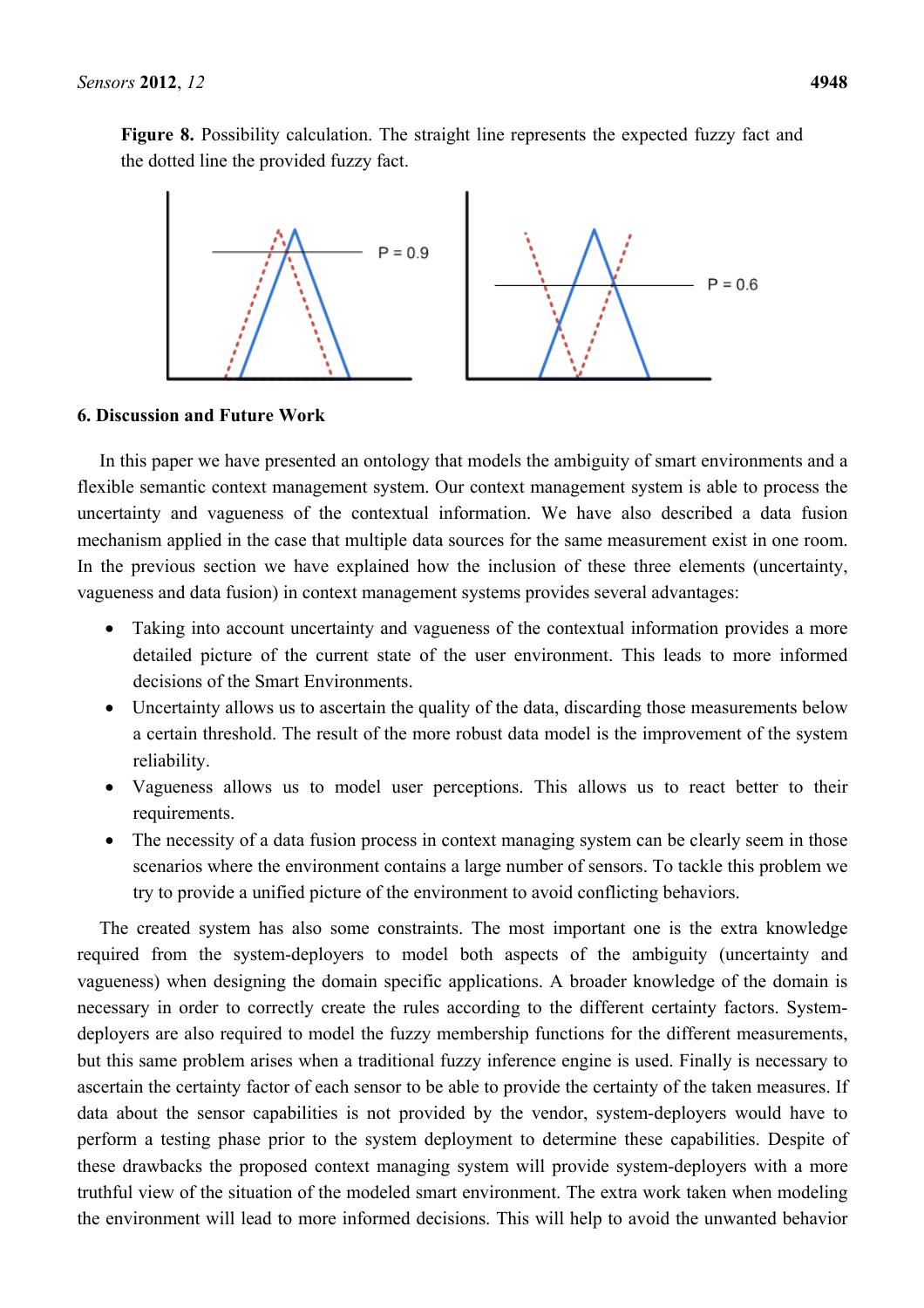discussed in the previous section, like performing actions using unreliable context information given by broken sensors or processing multiple measures of the same location. The result will be a more reliable context management process.

As discussed in the related work section, our solution differs from previous ambiguity modeling approaches in that it combines both aspects of the ambiguity in one solution that also provides a semantic model of the environment. As a result we are able to model a broader range of situations and interactions, providing richer context information. It also differs from mediation-based approaches like [31] in that our system does not require any feedback from the user to identify and ascertain the uncertainty. Non-expert users will find difficult to evaluate the certainty of the raw data of the sensors. Instead of using a feedback process to appraise the certainty factor of more abstract context information, we have implemented a data fusion process that calculates the combined uncertainty of the measurements of a specific location and a reasoning process that infers the certainty factor of the data created from the combination of raw measurements. In any case, it would be interesting to add some kind of feedback from system-deployers or an automatic method to assess the validity of the calculated certainty factor in order to allow the system to learn and infer the correct context data.

As future work, first we would like to create a mechanism that automatically assesses the certainty factor of a sensor comparing its data with the one provided by other sensors. This will allow us to identify and discard malfunctioning sensors. We would also like to include a feedback based learning mechanism that fine-tunes over the time the certainty and vagueness data of the modeled intelligent environment.

Secondly we would like to develop an ecosystem of reasoners to distribute the inference process. We have already created an initial version of this inference sharing process [32] basing our approach on an agent based peer-to-peer architecture that divides the reasoning problem into smaller inference units according to the interests stated by each of the context consumers. Inference is no longer performed by a central reasoning engine, making it more computationally affordable and allowing us to combine less powerful devices to obtain a rich and expressive inference. We expect to achieve several objectives with this approach to context reasoning:

- 1. Attain the temporal decoupling of the different inference units, allowing the inference to be done concurrently in various reasoning engines.
- 2. Attain the spatial decoupling of the inference process, increasing the general robustness of the system and making it more fault-tolerant.
- 3. Reduce the number of triples and rules that each reasoning engine has to manage, which will allow us to use more computationally constrained devices to carry out the inference process.

Combining these characteristics with those already explained in this paper will result in a distributed, robust and fault-tolerant context management process that is able to process the ambiguity information and can be deployed in more computationally limited devices.

#### **Acknowledgments**

This work has been supported by project grant TIN2010-20510-C04-03 (TALIS+ENGINE), funded by the Spanish Ministerio de Ciencia e Innovación.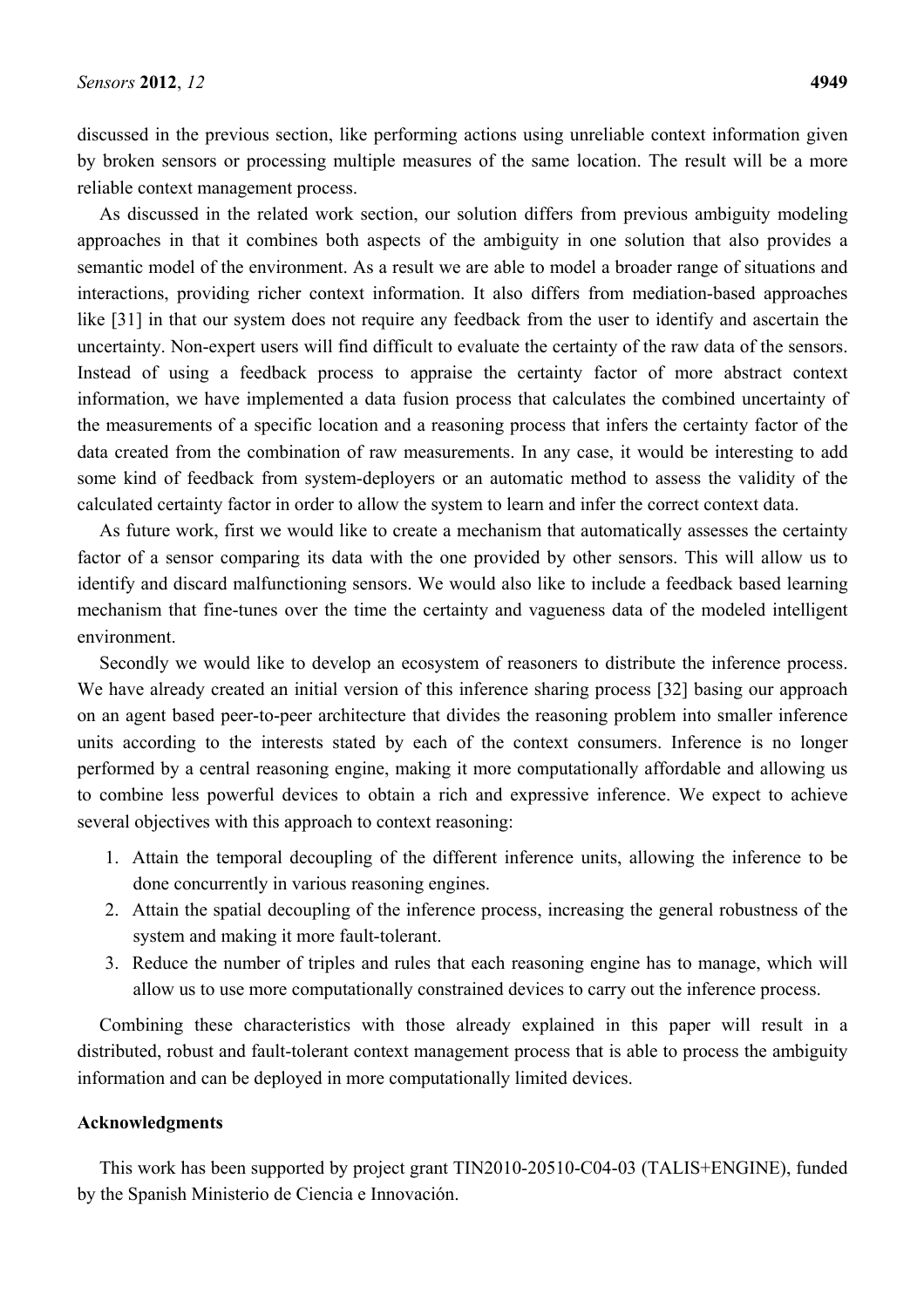# **References**

- 1. Dey, A.K. Understanding and using context. *Pers. Ubiquit. Comput.* **2001**, *5*, 4-7.
- 2. Black, M. Vagueness. *Philos. Sci.* **1937**, *4*, 427-455
- 3. Strang, T.; Linnhoff-Popien, C. A Context Modeling Survey. In *Proceedings of First International Workshop on Advanced Context Modelling Reasoning and Management*, Nottingham, UK, 7–10 September 2004.
- 4. Chen, H.; Perich, F.; Finin, T.; Joshi, A. SOUPA: Standard Ontology for Ubiquitous and Pervasive Applications. In *Proceedings of the First Annual International Conference on Mobile and Ubiquitous Systems: Networking and Services (Mobiquitous 2004)*, Boston, MA, USA, 22–26 August 2004.
- 5. Chen, H. *An Intelligent Broker Architecture for Pervasive Context-Aware Systems*. Ph.D. Thesis, University of Maryland: Baltimore County, MD, USA, 2004.
- 6. Wang, X.H.; Zhang, D.Q.; Gu, T.; Pung, H.K. Ontology Based Context Modeling and Reasoning Using OWL. In *Proceedings of the Second IEEE Annual Conference on Pervasive Computing and Communications Workshops*, Orlando, FL, USA, 14–17 March 2004.
- 7. Gu, T., Pung, H.K., Zhang, D.Q. Toward an OSGi-based infrastructure for context-aware applications. *IEEE Pervas. Compt.* **2004**, *3*, 66-74.
- 8. Preuveneers, D.; Van den Bergh, J.; Wagelaar, D.; Georges, A.; Rigole, P.; Clerckx, T.; Berbers, Y.; Coninx, K.; Jonckers, V.; De Bosschere, K*.* Towards an Extensible Context Ontology for Ambient Intelligence. In *Proceedings of Ambient Intelligence: Second European Symposium*, Eindhoven, The Netherlands, 8–11 November 2004.
- 9. Hervás, R.; Bravo, J.; Fontecha, J. A Context Model based on Ontological Languages: A Proposal for Information Visualization. J*. Univers. Comput. Sci.* **2010**, *16*, 1539-1555.
- 10. Lukasiewicz, T.; Straccia, U. Managing Uncertainty and Vagueness in Description Logics for the Semantic Web. *J. Web Semant.* **2008**, *6*, 291-308.
- 11. da Costa, P.C.G.; Laskey, K.B.; Laskey, K.J. PR-OWL: A Bayesian Ontology Language for the Semantic Web. In *Proceedings URSW-2005*, Galway, Ireland, 7 November 2005; pp. 23-33.
- 12. Ding, Z.; Peng, Y.; Pan, R. BayesOWL: Uncertainty Modeling in Semantic Web Ontologies. In *Soft Computing in Ontologies and Semantic Web*; Springer: Berlin, Germany, 2006, *204*, 27.
- 13. Yang, Y.; Calmet, J. OntoBayes: An Ontology-Driven Uncertainty Model. In *Proceedings IAWTIC-2005*, Vienna, Austria, 28–30 November 2005; pp. 457-463.
- 14. Nottelmann, H.; Fuhr, N. Adding Probabilities and Rules to OWL Lite Subsets Based on Probabilistic Datalog. *Int. J. Uncertainty Fuzz.* **2006**, *14*, 17-42.
- 15. Fukushige, Y. Representing Probabilistic Knowledge in the Semantic Web. In *Proceedings of the W3C Workshop on Semantic Web for Life Sciences*, Cambridge, MA, USA, 27–28 October 2004.
- 16. Udrea, O.; Subrahmanian, V.S.; Majkic, Z. Probabilistic RDF. In *Proceedings of IEEE International Conference on Information Reuse and Integration*, Waikoloa, HI, USA, 16–18 September 2006; pp. 172-177.
- 17. Stoilos, G.; Stamou, G.; Tzouvaras, V.; Pan, J.Z.; Horrocks, I. Fuzzy OWL: Uncertainty and the Semantic Web. In *Proceedings of the International Workshop on OWL: Experiences and Directions*, Galway, UK, 11–12 November 2005.